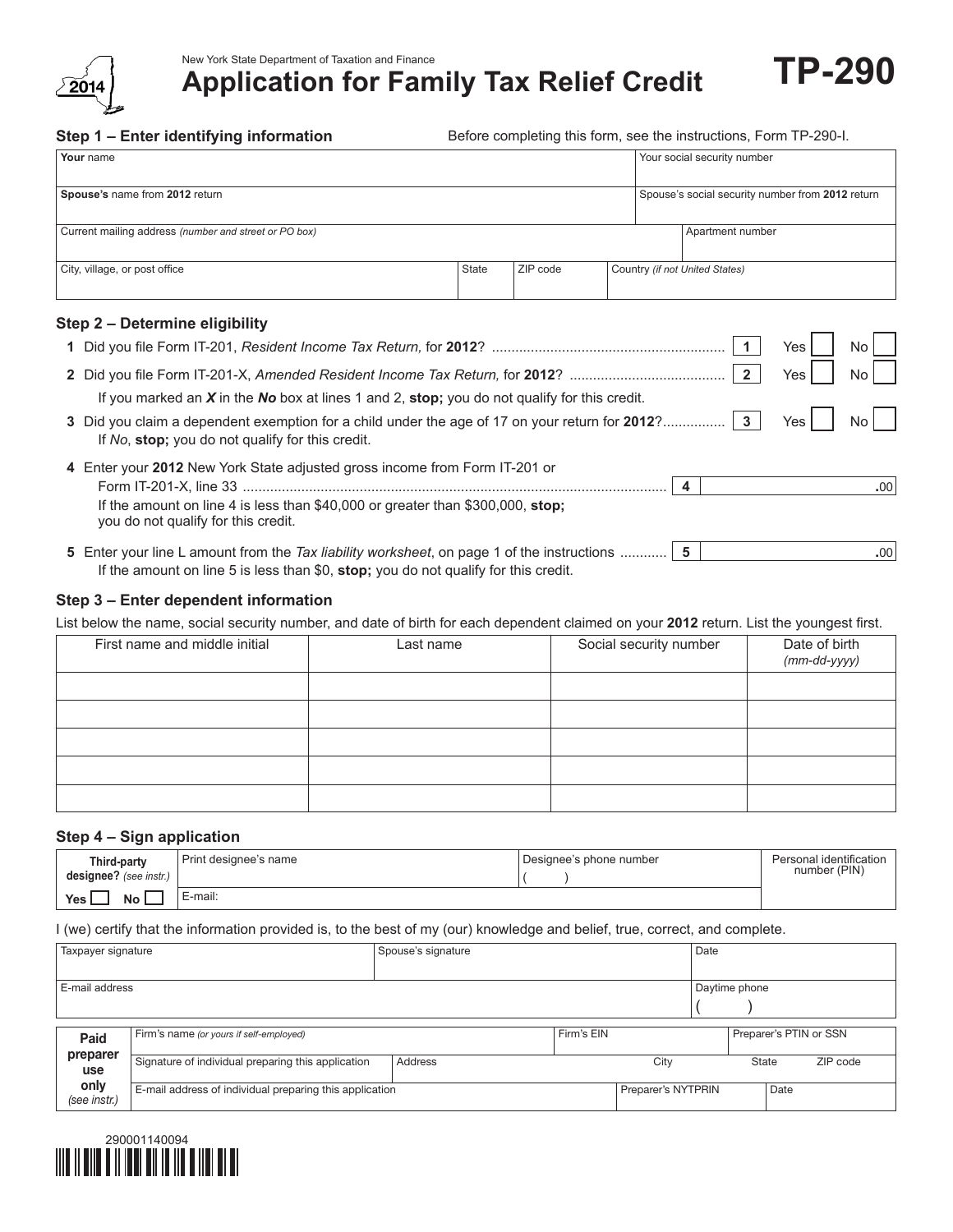



# **Instructions for Form TP-290 Application for Family Tax Relief Credit**

**General information** 

The New York State family tax relief credit is a \$350 payment for qualifying taxpayers with children. For tax year 2014 the Tax Department mailed advance payments to eligible taxpayers of record in the fall of 2014.

## **Who is eligible?**

Eligibility for 2014 is based on the information on the taxpayers' **2012** New York State income tax return.

To **qualify,** the taxpayers' **2012** return must:

- have been Form IT-201 or IT-201-X
- list at least one dependent child who is younger than 17 (as of December 31, 2012)
- have New York adjusted gross income between \$40,000 and \$300,000
- have a New York State tax liability (see worksheet) of zero or greater

## **How do I claim the family tax relief credit?**

For tax year 2014, most eligible taxpayers did not have to do anything. The Tax Department reviewed **2012** returns and mailed checks in the fall of 2014 to taxpayers that met the eligibility requirements. If you did not receive a check and you think you are eligible, the easiest and quickest way to apply is on our Web site at *www.tax.ny.gov*. Our online application will guide you through the eligibility requirements.

If you do not have access to a computer, you may use Form TP-290 to have the Tax Department review your eligibility for the credit.

The New York State family tax relief credit is not claimed on your 2014 return.

Your application must be filed no later than April 16, 2018.

# **Specific instructions**

# **Step 1 – Enter identifying information**

Enter all information. Your spouse's name and social security number should be entered as they appear on your **2012** return (Form IT-201 or IT-201-X).

# **Step 2 – Determine eligibility**

If you answered *No* on both lines 1 and 2, or you answered *No* on line 3, **stop**; do not complete Form TP-290. You do not qualify for this credit.

Enter the information reported on your 2012 return (Form IT-201). However, if you filed an amended return (Form IT-201-X), enter the information reported on your latest Form IT-201-X.

### **Line 5 – Tax liability**

Your tax liability is your New York State tax, less most credits. If your **2012** refund was more than the total you paid (withholding and estimated taxes), you would have a negative tax liability and not be eligible for the family tax relief credit. The following worksheet will calculate your liability for you.

Complete the *Tax liability worksheet* below to compute the amount for Form TP-290, line 5. Enter amounts or *0* from your **2012** returns: Forms IT-201, IT-201-ATT, IT-201-X, and IT-216 for each required line in the worksheet.

| Tax liability worksheet    |                                                           |                     |  |  |
|----------------------------|-----------------------------------------------------------|---------------------|--|--|
| Form TP-290, line 5 amount |                                                           |                     |  |  |
|                            | A Enter amount from Form IT-201 or                        |                     |  |  |
| B                          | Enter amount from Form IT-201-ATT.                        |                     |  |  |
| С                          |                                                           | <u> a shekara t</u> |  |  |
| D.                         | Enter amount from<br>Form IT-216, line 14  D              |                     |  |  |
| F                          | Enter amount from<br>Form IT-201-ATT, line 13  E ________ |                     |  |  |
| F                          | Enter amount from<br>Form IT-201 or IT-201-X,             |                     |  |  |
|                            | G Enter amount from<br>Form IT-201 or IT-201-X,           |                     |  |  |
|                            | H Enter amount from<br>Form IT-201 or IT-201-X,           |                     |  |  |
|                            | I Enter amount from<br>Form IT-201 or IT-201-X.           |                     |  |  |
|                            | J Enter amount from<br>Form IT-201 or IT-201-X,           |                     |  |  |
|                            |                                                           |                     |  |  |
| $\mathbf{L}$               | Subtract line K from line C. Enter here and               |                     |  |  |
|                            |                                                           |                     |  |  |

# **Step 3 – Enter dependent information**

Enter the required information for all dependents claimed on your **2012** return. List dependents in order from youngest to oldest. If you have more than five children, list the additional names and the requested information in the same format on a separate sheet (be sure to include your name and social security number) and submit it with Form TP-290.

### **Step 4 – Sign application**

### **Third-party designee**

Do you want to authorize a friend, family member, return preparer, or any other individual (third-party designee) to discuss this application and questions arising from it with the New York State Tax Department?

If *No*, mark an *X* in the *No* box.

If *Yes*, mark an *X* in the *Yes* box. Print the designee's name, phone number, and any five numbers the designee chooses as his or her personal identification number (PIN). If you want to authorize the paid preparer who signed your application to discuss it with the Tax Department, print the preparer's name and phone number in the spaces for the designee's name and phone number (you do not have to provide a PIN).